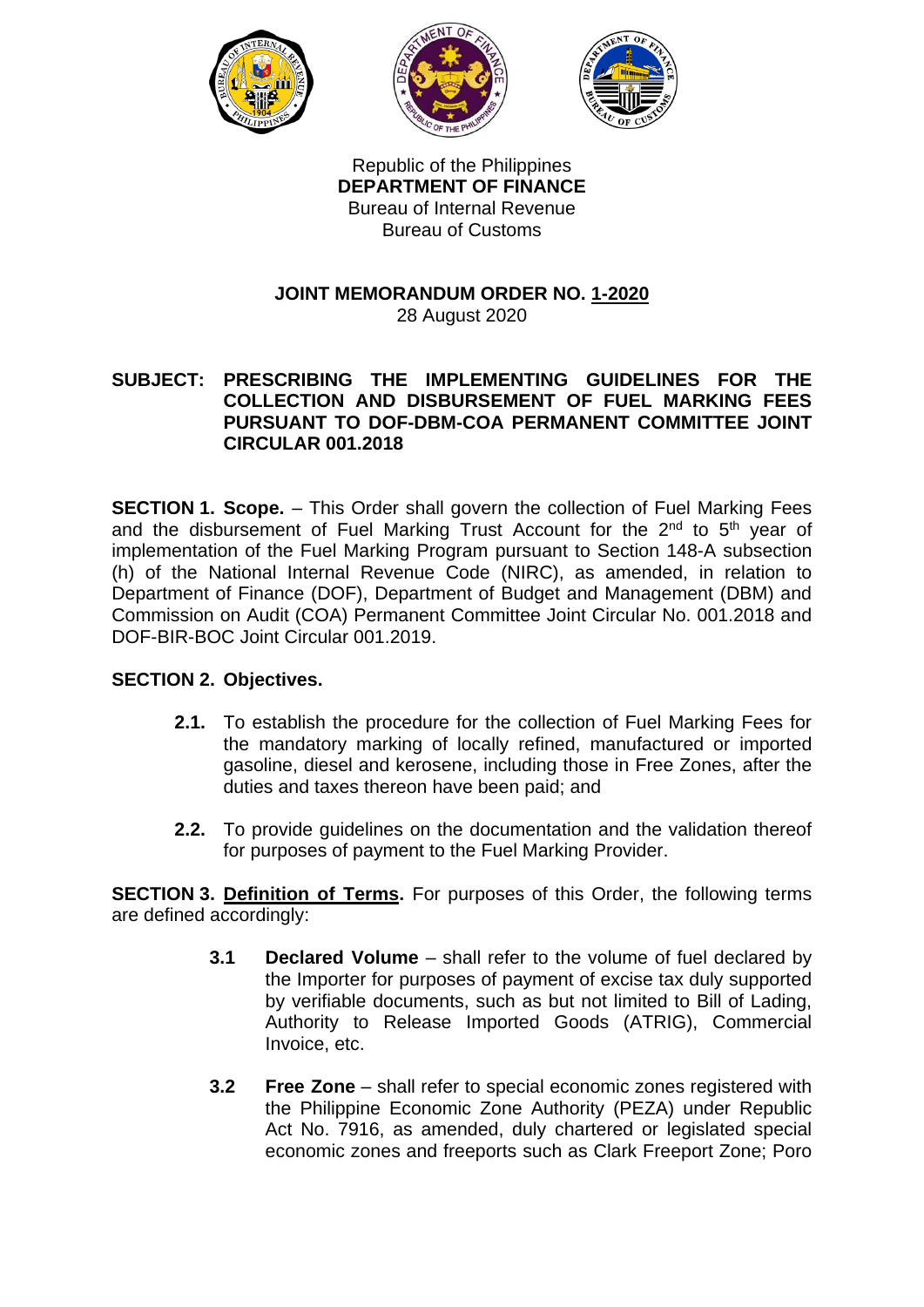Point Freeport Zone; John Hay Special Economic Zone and Subic Bay Freeport Zone under Republic Act No. 7227, as amended by Republic Act No. 9400; the Aurora Special Economic Zone under Republic Act No, 9490, as amended; the Cagayan Special Economic Zone and Freeport under Republic Act No. 7922; the Zamboanga City Special Economic Zone under Republic Act No. 7903; the Freeport Area of Bataan under Republic Act No. 9728; and such other freeports as established or may be created by law<sup>1</sup>;

- **3.3 Fuel Marking**  shall refer to the addition or administration of Official Fuel Marker to petroleum products that are refined, manufactured, or imported into the Philippines, such as but not limited to, unleaded premium gasoline, kerosene, and diesel, after the taxes and duties thereon have been paid.<sup>2</sup>
- **3.4 Fuel Marking Fee (FMF)**  shall refer to the fee to be paid by the refiner, manufacturer or importer of petroleum products for the marking services of the Fuel Marking Provider. The same shall be computed based on the agreed contract price of Php 0.06884 (VAT inclusive), multiplied by the actual liter of fuel marked by the Fuel Marking Provider.<sup>3</sup>
- **3.5 Fuel Marking Provider**  shall refer to the firm engaged by the government that is responsible for providing, monitoring and administering the Official Fuel Marker, provide equipment and devices, conduct field and confirmatory tests, and perform such other acts incidental or necessary to the proper implementation of the provisions of the law and its implementing rules and regulations.<sup>4</sup>
- **3.6 Fuel Marking Trust Account** shall refer to the trust liability account established for the purpose of implementing the Fuel Marking Program and maintained by the Bureau of the Treasury (BTr) pursuant to Section148-A, subsection (h) of the NIRC, as amended and DOF-DBM-COA Joint Circular No. 001.2018 dated October 2, 2018.<sup>5</sup>
- **3.7 Implementing Agencies** shall refer to the Bureau of Customs (BOC) and the Bureau of Internal Revenue (BIR), which are mandated under Section 148-A, subsection (f) to supervise and

1

<sup>&</sup>lt;sup>1</sup> Republic Act No. 10863, Section 102(w)

<sup>2</sup> DOF-BOC-BIR Joint Circular 001.2019, Section 2.6

<sup>3</sup> *cf* Section 3.3., Permanent Committee Joint Circular No. 001-2018

<sup>4</sup> *cf* Section 148-A, subsection (f) of the National Internal Revenue Code as amended by Republic Act No. 10963

<sup>5</sup> DOF-BOC-BIR Joint Circular 001.2019, Section 2.9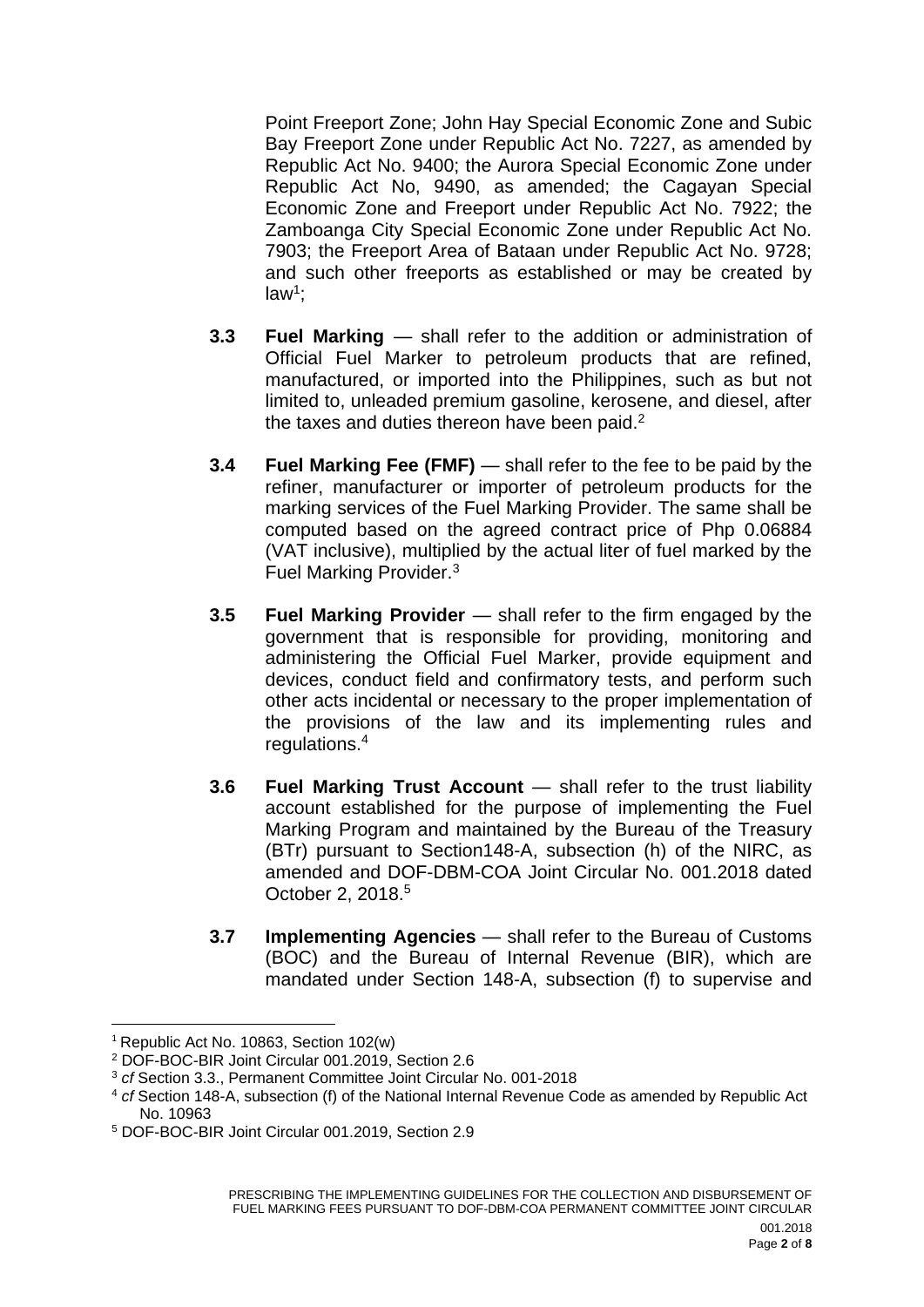direct the Fuel Marking Provider in the administration and implementation of the Fuel Marking Program.

- **3.8 Importer** shall refer to a natural or juridical person engaged in the import of any goods into the Philippines. For the purpose of this Order, this shall also refer to the person, entity, or consigneeon-record who imports the petroleum products into the country.
- **3.9 Marking Services** shall refer in general to the end-to-end solution provided by the Fuel Marking Provider to the Philippine Government. These shall include but are not limited to, providing the fuel markers, administering and injecting the fuel markers, conducting field testing and confirmatory laboratory testing, and all other necessary services and goods in relation to FMP as contracted.<sup>6</sup>
- **3.10 Official Fuel Marker** shall refer to the chemical additive and corresponding quantitative ratio identified by the Secretary of Finance as the Official Fuel Marker. The Official Fuel Marker must be distinct and, to the greatest degree possible, impossible to imitate or replicate. Provided, that the Official Fuel Marker must be unique to the Philippines and that its chemical composition and quantitative ratio must persist for at least three (3) years from their application or administration to the unmarked fuel.<sup>7</sup>
- **3.11 Refiner** shall refer to any a natural or juridical person who locally refines petroleum through distillation, conversion and treatment thereof.<sup>8</sup>

**SECTION 4. Collection of Fuel Marking Fees.** The BIR and BOC shall collect the Fuel Marking Fee (FMF) at the same time as the internal revenue taxes on manufactured, refined or imported petroleum products are collected.<sup>9</sup> In all instance, the FMF and the internal revenue taxes must be paid by the importer or refiner prior to the marking activities.

- **4.1 BOC.** Pursuant to Section 12 of the NIRC, as amended, BOC shall collect the Fuel Marking Fees on imported petroleum product subject to Fuel Marking. For this purpose, the following guidelines shall be observed:
	- **a.** When the Importer or declarant lodges the goods declaration, the code "**FMF**" shall trigger the computation of

**<sup>.</sup>** <sup>6</sup> DOF-DBM-COA Permanent Committee Joint Circular 001.2018, Section 3.7

<sup>7</sup> DOF-BOC-BIR Joint Circular 001.2019, Section 2.13.

<sup>8</sup> cf. Department of Energy (DOE) Department Circular 2003-01-001

<sup>&</sup>lt;sup>9</sup> DOF-BOC-BIR Joint Circular 001.2019, Section 3.1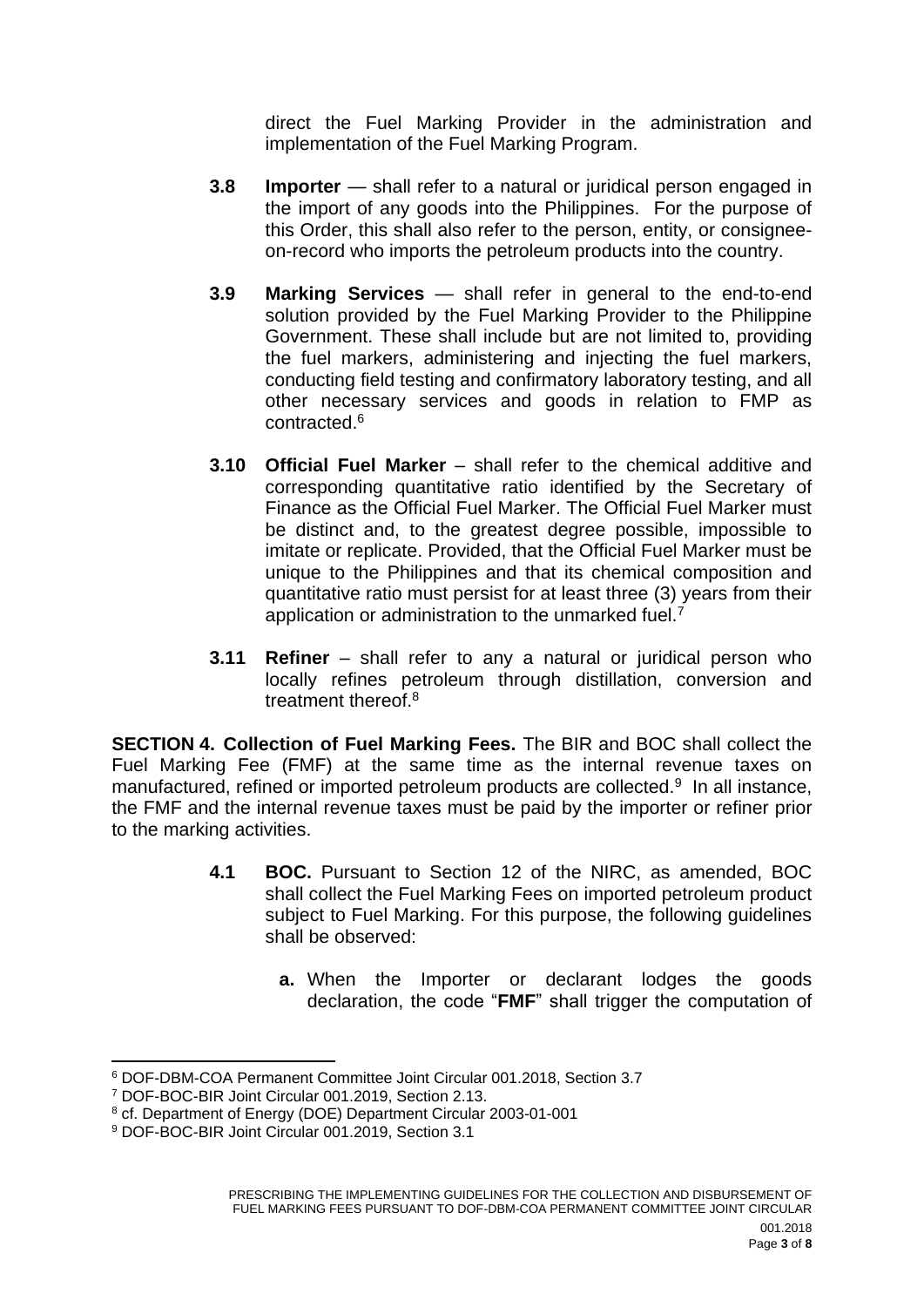Fuel Marking Fee for petroleum products subject to Fuel Marking.

- **b.** Duties and taxes for petroleum products subject to Fuel Marking shall be computed pursuant to existing laws and their implementing rules and regulations.
- **c.** All District and Port Collectors shall ensure that the volume allowance and Fuel Marking Fee are properly computed and paid prior to Fuel Marking.
- **4.2 BIR.** Pursuant to Section 148 of the NIRC, as amended, the BIR shall collect the Fuel Marking Fees for locally refined or manufactured petroleum product. For this purpose, the following guidelines shall be observed:
	- **a.** For payment of Fuel Marking Fee, the Refiner shall use the **Fuel Marking Fee Form (FMFF).** The form shall capture the VAT component as reference for the fuel company/owner in recording the VAT upon payment of the Fuel Marking Fee.
	- **b.** In the instance that the balance of Fuel Marking Fee as reflected in the FMFF is not enough to cover the volume of fuel to be marked, additional deposit shall be made prior to Fuel Marking.
	- **c.** A separate report shall be provided by the Excise LT Field Operations Division (ELTFOD) specifying the Total Deposit and Actual Utilization to account for the balance of deposit and/or payable either prior to scheduled marking, if available or after the marking as a basis for monitoring/tax administration purposes.
	- **d.** To ensure sufficiency of balance of fuel marking fees, the manufacturers/ Refiners shall make a forecast of its removal of finished petroleum products and provide sufficient deposit corresponding to the amount of future removals for not less than 3-5 calendar days.
- **4.3** The BOC and BIR shall commence collection of the Fuel Marking Fees on all manufactured, refined or imported petroleum products withdrawn and/or lodged beginning **4 September 2020**.
- **4.4** The Fuel Marking Fee shall be characterized as non-revenue collection, recorded as trust receipts and credited to the Fuel Marking Trust Account to be maintained by the Bureau of Treasury (BTr) pursuant to the DOF-DBM-COA Joint Circular No. 001.2018 dated October 2, 2018.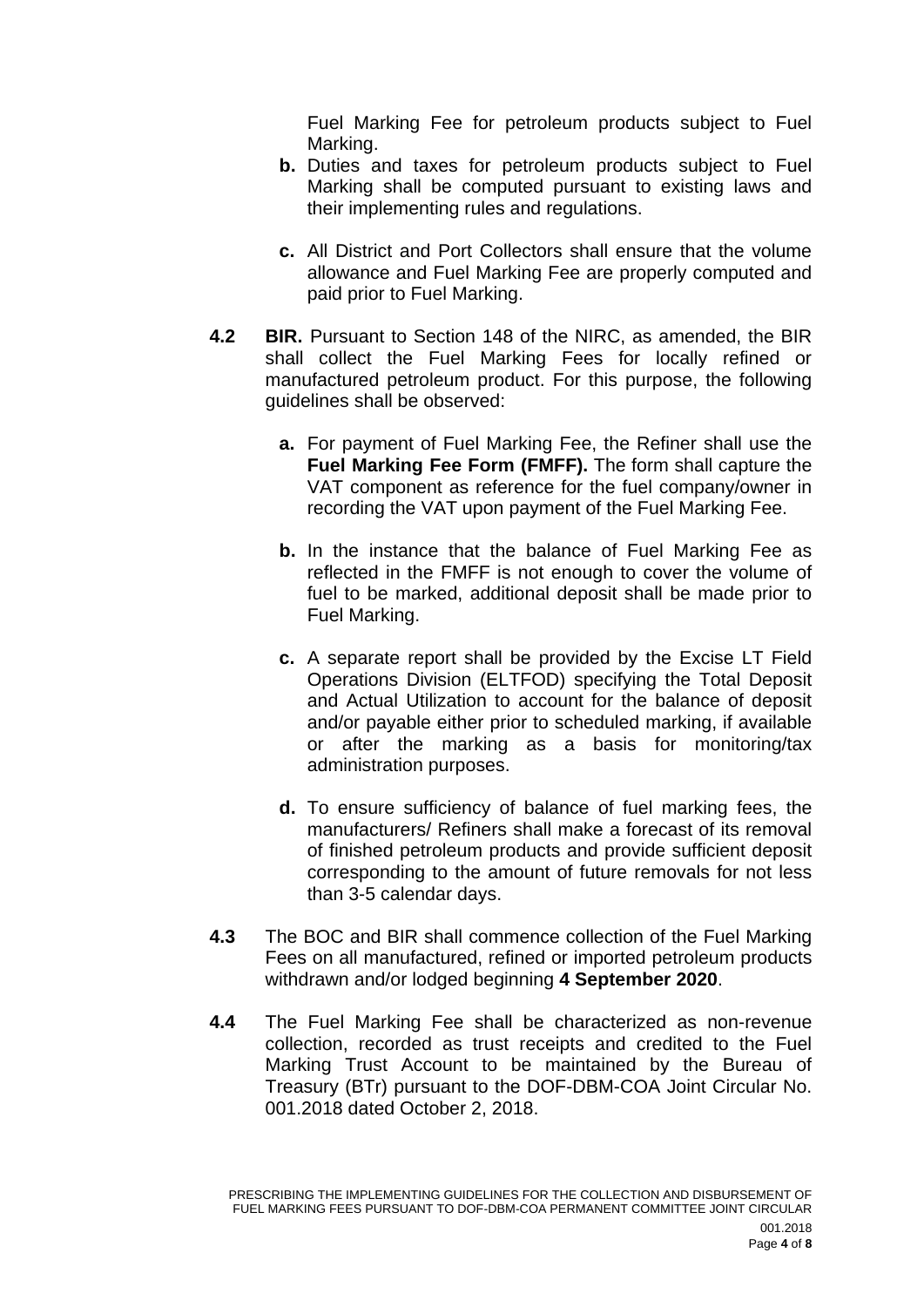**SECTION 5. Computation of Fuel Marking Fees**. In consideration of the biofuel requirements of Republic Act No. 9367, otherwise known as the "Biofuel Act of 2006," a volume percentage allowance shall be added to the Declared Volume of the petroleum product to be marked. For this purpose, the Fuel Marking Fee shall be computed as follows:

## **5.1 For Gasoline**:

FMF= Declared Volume x 110% x Php 0.06884 (VAT inclusive)

**5.2 For Diesel**:

FMF= Declared Volume x 102% x Php 0.06884 (VAT inclusive)

#### **5.3 For Kerosene**:

FMF= Declared Volume x Php 0.06884 (VAT inclusive)

**SECTION 6. Payment to the Fuel Marking Provider.** The BOC shall be responsible for payment of the amount due to the Fuel Marking Provider for Marking Services rendered based on the contract price in the amount of six thousand, eight hundred eight-four hundred thousandths centavos per liter (P0.06884 per liter) for the second through the fifth year of the Fuel Marking Program.

The payment shall be sourced from the Trust Receipt created pursuant to Section 148-A of the NIRC, as amended, in relation to DOF-DBM-COA Permanent Committee Joint Circular 001.2018.

For this purpose, the following documents shall be submitted for disbursing the amount due to the FMP for services rendered:

- **6.1.** For processing of initial payment:
	- a. The following documents<sup>10</sup> shall be duly indorsed by the Procurement Service-DBM to the Bureau of Customs:
		- i. Copy of the Approved Contract;<sup>11</sup>
		- ii. Notice to Proceed/ Notice of Award, if any;
		- iii. Transmittal of Documents to Commission on Audit (COA) (with checklist) duly received by COA;
		- iv. PhilGEPS Posting (complete) / Certification from PhilGEPS;
		- v. Copy of Contract or Terms of Reference (TOR), if applicable;
		- vi. Certified True Copy of Performance Security, if any

1

<sup>&</sup>lt;sup>10</sup> cf. Checklist of Documents to be submitted to Comptroller for Payment, Procurement Service-PhilGEPS, DBM

<sup>11</sup> cf. COA Circular 2012-001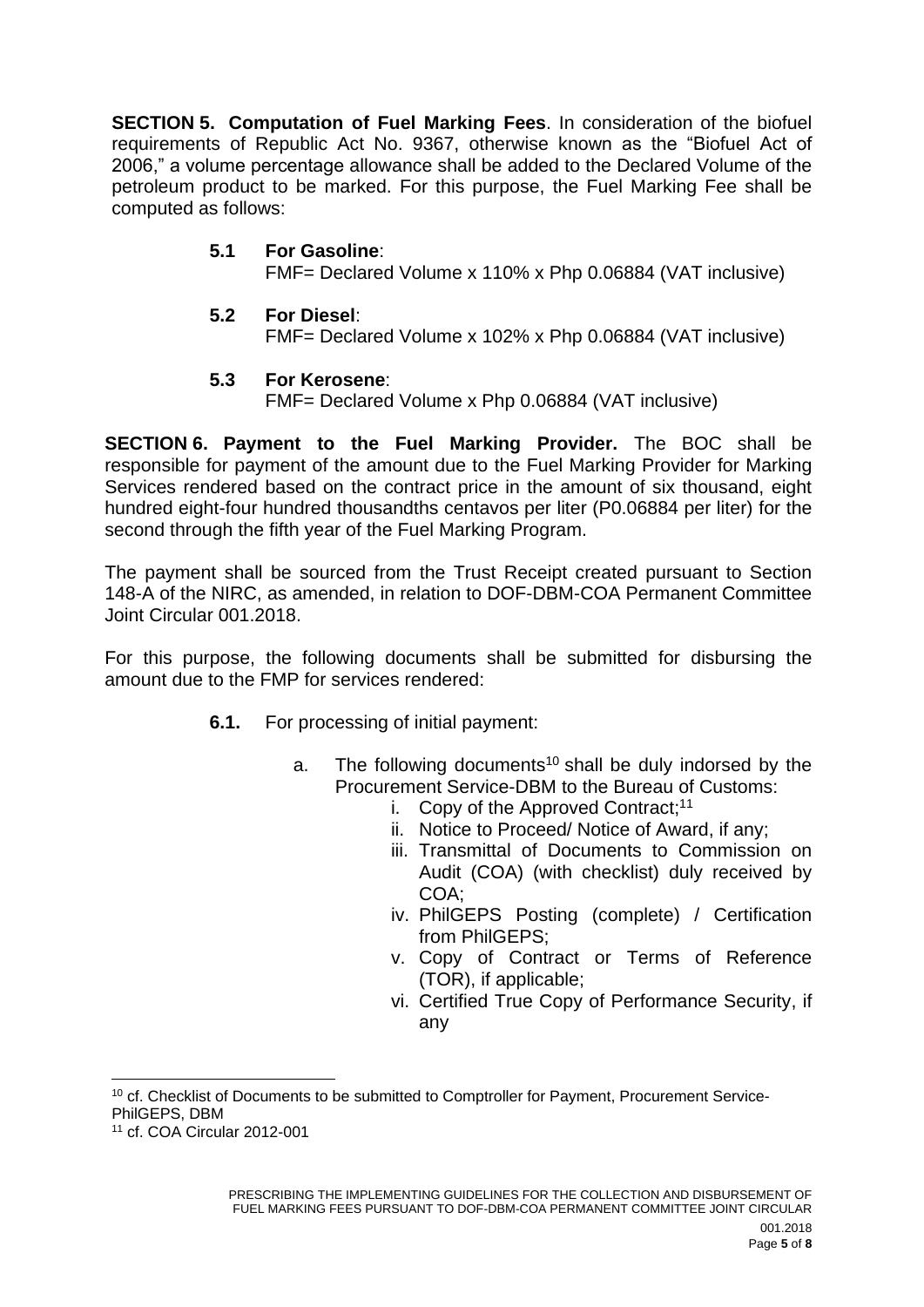- b. From the Fuel Marking Provider:
	- i. Approved detailed breakdown of the contract cost showing in sufficient detail the derivations of the direct and indirect cost, the cost/s and date/s of acquisition of the equipment; and the list, quantities and costs of materials, spare parts, and supplies furnished by the contractor;
- **6.2.** For processing of every Billing:
	- a. From the Fuel Marking Provider:
		- i. Letter-request for payment;<sup>12</sup>
			- ii. Billing Statement/Monthly Report on Fuel Marking Services rendered with attached Certificates of Marking; 13
			- iii. Monthly report on Field Testing with attached Random Field Test and Confirmatory Test Results, if applicable; 14
		- iv. Notice of Postponement and Proceed, if any;<sup>15</sup>
		- v. Letter of Extension of Delivery/ Waiver of Penalty, if applicable; 16
		- b. From the BOC Technical Inspection and Acceptance Committee (TIAC):
			- i. Inspection Certification and Acceptance Report  $(ICAR);^{17}$
			- ii. Inspection and Evaluation Report signed by TIAC; 18
			- iii. Inspection and Acceptance Report (IAR) signed by the TIAC and Fuel Marking Program Project Implementation Office (FMP-PIO); 19
			- iv. Endorsements from the TWG/TIAC-BOC of the detailed breakdown for payment
		- c. From the FMP-PIO:
			- i. Certification that the marking covered in the submitted billing statements were witnessed by BOC;

**.** 

<sup>&</sup>lt;sup>12</sup> Commission on Audit (COA) Circular 2012-001: Prescribing the Revised Guidelines and Documentary Requirements for Common Government Transactions

<sup>&</sup>lt;sup>13</sup> Terms of Reference: Establishment and Operation of a Fuel Marking and Field Testing System, Section VIII

 $14$  Ibid.

<sup>&</sup>lt;sup>15</sup> cf. Checklist of Documents to be submitted to Comptroller for Payment, Procurement Service-Philgeps, DBM

 $16$  Ibid.

<sup>17</sup> Ibid.

<sup>18</sup> Ibid.

 $19$  Ibid.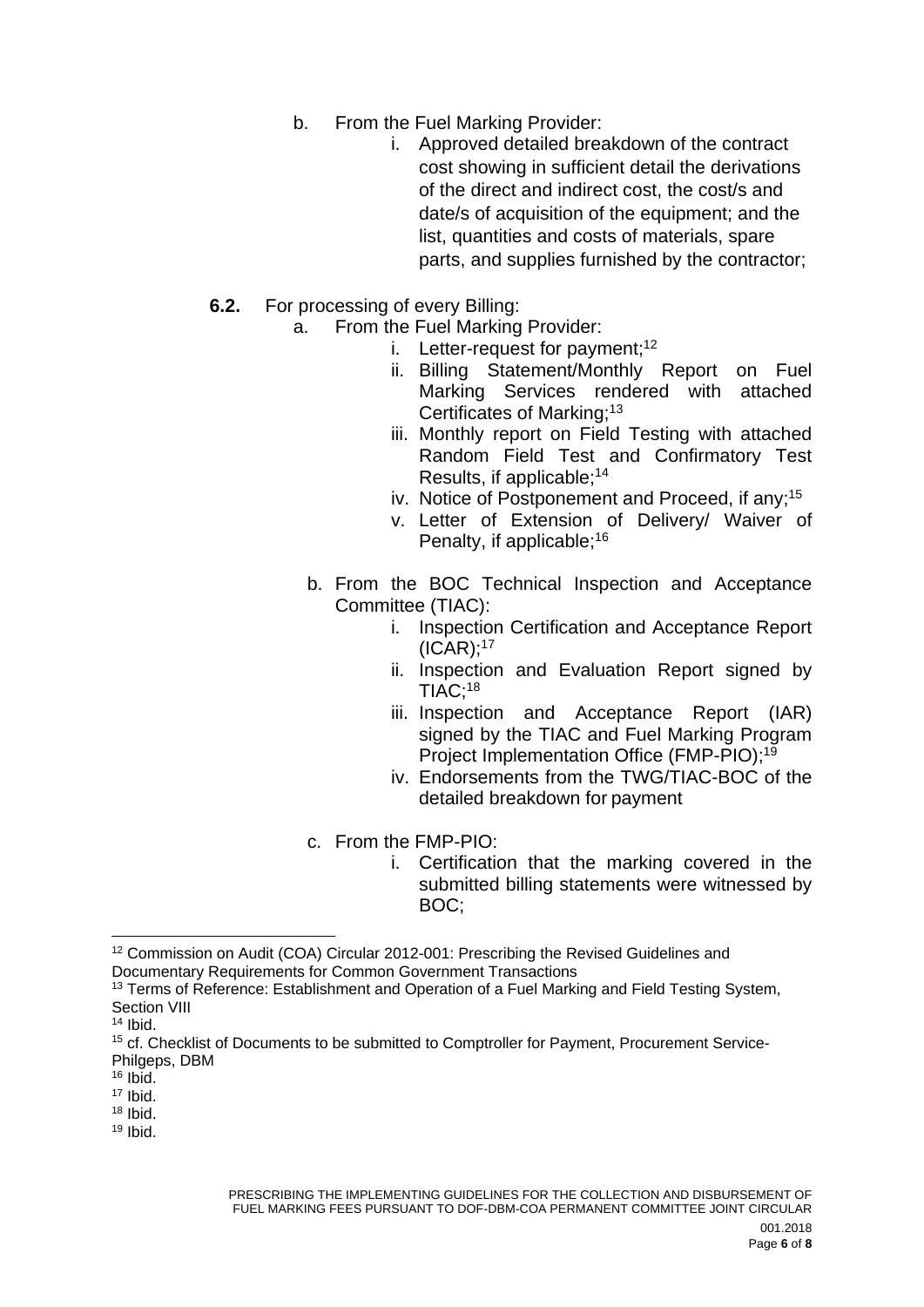- ii. Delivery Receipt signed by FMP-PIO;
- d. If the Billing is for Marking Services under the jurisdiction of the BIR, the following shall likewise be submitted:
	- i. Journal Entry Voucher issued by the BIR taking up Fuel Marking Fees collected which is due for transfer to the Fuel Marking Trust Account;
	- ii. Journal Entry Vouchers issued by the Bureau of Treasury (BTr) taking up the fund transfer from the General Fund (BIR) to Fuel Marking Trust Fund (BOC);
	- iii. BIR Validation Report and Indorsement for payment of the billing statements based on the actual fuel marking activity conducted within the jurisdiction of BIR. The details of the billing statements shall be reflected in said validation report;
	- iv. Delivery Receipt signed by BIR
- **6.3.** Purchase Order (duly received by the Fuel Marking Provider);<sup>20</sup>
- **6.4.** Amendment to Order/ Variation Order, if any;<sup>21</sup>
- **6.5.** Bureau of Treasury (BTr) Certification;
- **6.6.** Notice of Cash Allocation (NCA) release from Department of Budget and Management;
- **6.7.** Other documentary requirements, if deemed necessary

**SECTION 7. Separability Clause.** – If for any reason, any provision/s of this Order is/are declared invalid, such parts thereof not affected shall remain in full force and effect.

**SECTION 8. Repealing Clause**. – All orders, circulars, memoranda, and other issuances, or parts thereof, which are inconsistent with this Order, are hereby repealed or modified accordingly.

1

<sup>&</sup>lt;sup>20</sup> cf. Checklist of Documents to be submitted to Comptroller for Payment, Procurement Service-PhilGEPS, DBM

 $21$  Ibid.